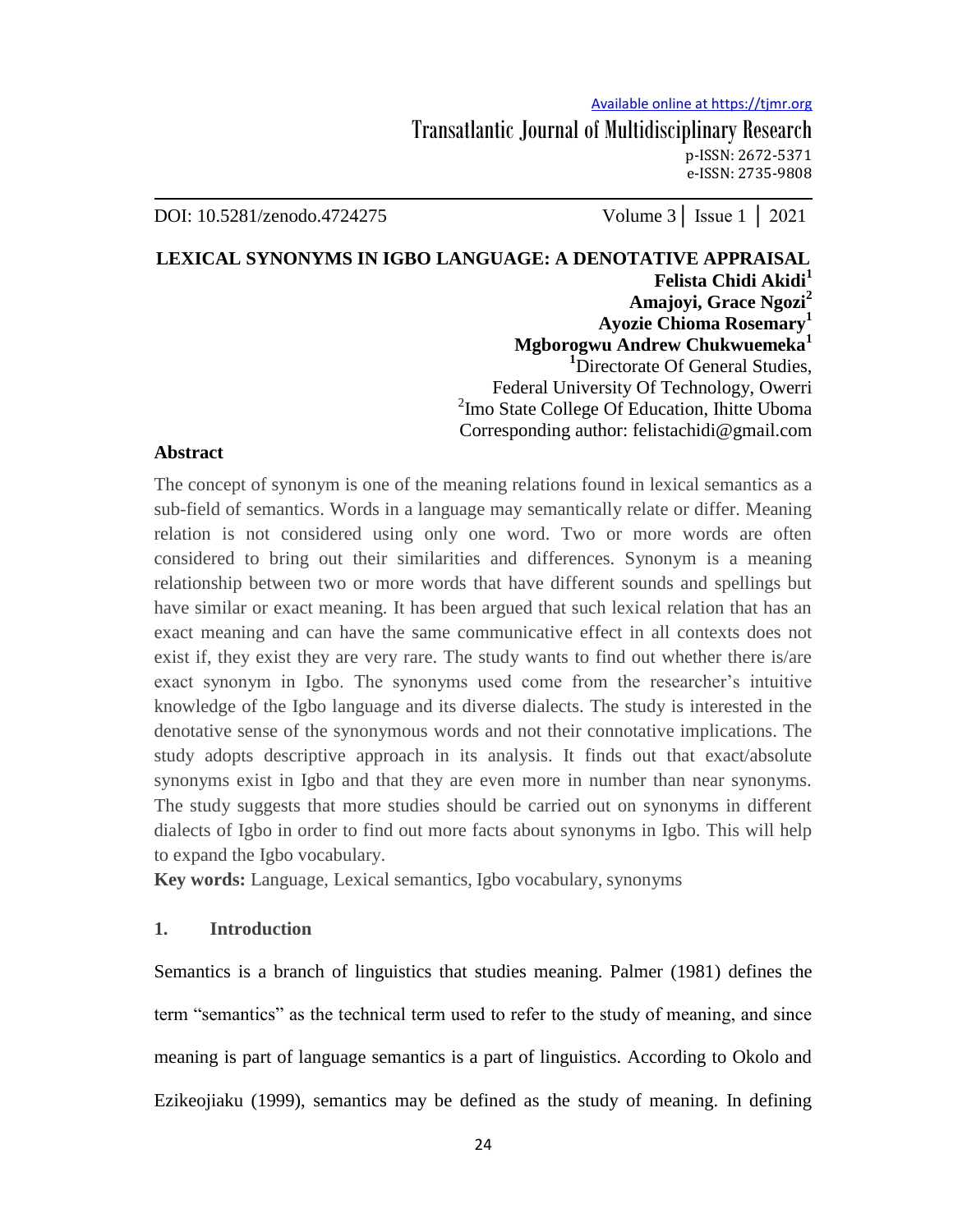#### Available online at https://tjmr.org

semantics as a study of meaning, Ndimele (1999), adds that semantics studies the meaning of words and sentences. On the same plain, Anyanwu (2008) says semantics studies the meaning of words, sentences and phrases. Therefore, the study of semantics includes the study of meaning at word, phrase and sentence levels.

Linguistics study provides us some important evidence for semantic analysis. A study of semantics entails studying the nature of semantic presentation, relationship among words, phrases, and sentences. "In human language, words may not only have meaning properties in isolation, they often bear some meaning relations with each other (Ndimele, 1999)". "By meaning relation, we mean that words have something in common with other words (Osuagwu, Dike, Nwaozuzu, Nwaogu and Okoro, 1997:90)". According to them, one of the important relations a word has is synonym or sameness of meaning. Synonym does not exist in isolation. Two or more words sharing the same semantic similarities are measured as synonyms of each other. Synonymous words are most times interchangeable in communicative effects. The use of synonyms spices communication. Using a particular word severally in communication, especially a synonymous word makes communication boring. For avoidance of repetition of a particular word, synonym is employed.

The researchers are to x-ray lexical synonyms in Igbo in their denotative natures. By denotative, we mean using the synonymous words in the actual idea they originally refer or represent. That is also to say that the synonyms are used literally. Synonyms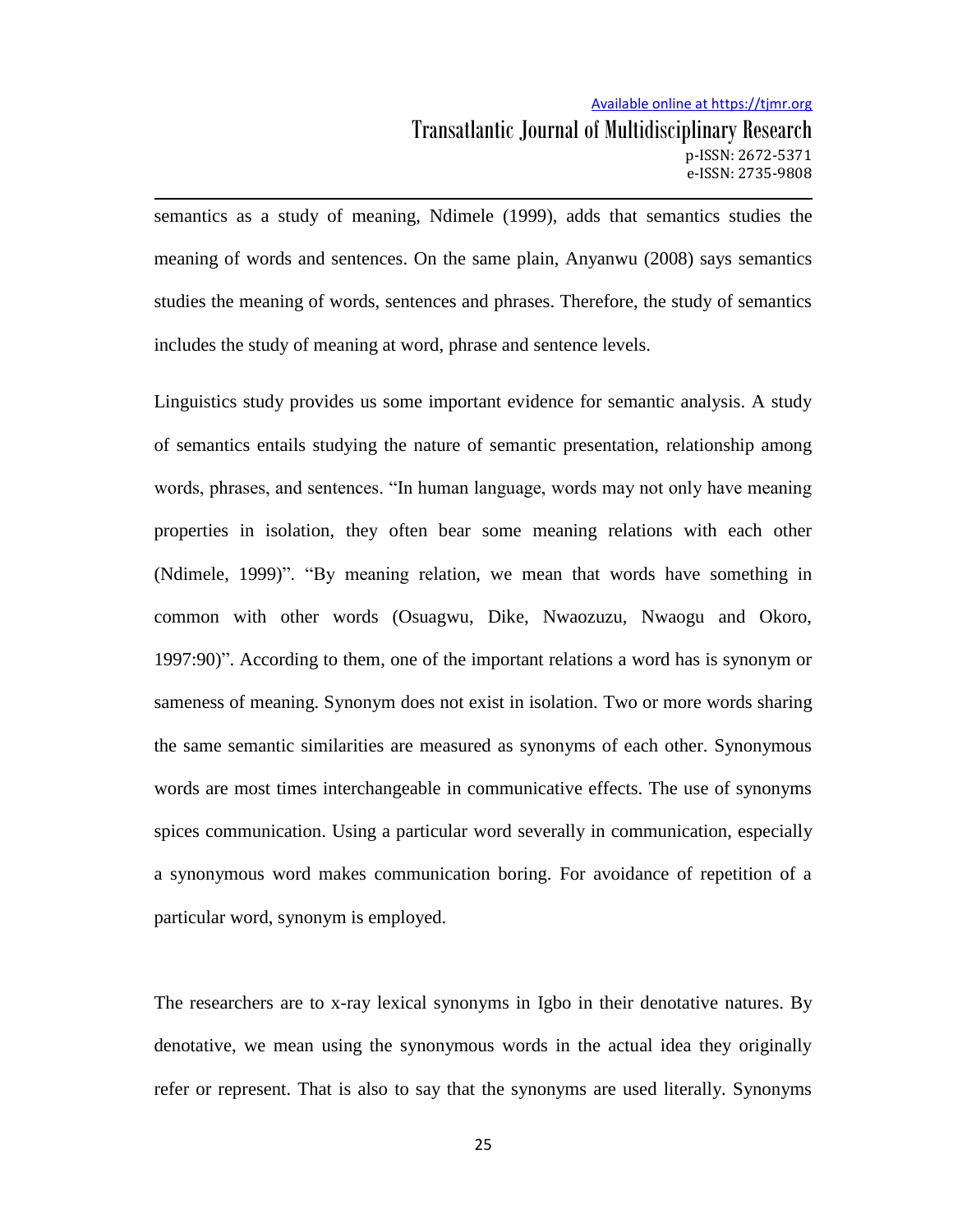# Available online at https://tjmr.org Transatlantic Journal of Multidisciplinary Research p-ISSN: 2672-5371 e-ISSN: 2735-9808

with connotations, ambiguities, idiomatic or figurative usages are not going to count in this study. Ndimele (1997) and Anyanwu (2008) refer to as conceptual, cognitive, logical, central or primary meanings. According to Ndimele (1997), denotative meaning is the ordinary basic dictionary meaning of a word which is normally stable and not affected by contextual colouring or emotional overtones of either the speaker or hearer. He maintains that all the speakers of one language share a common conceptual meaning of a lexical item. Anyanwu (2008) also says that conceptual meaning is concerned with the inherent linguistic meaning central to communication, which the speakers of a language associate with an expression.

In this study, denotative lexical synonyms in Igbo are to be argued based on the arguments of scholars like (Cruse 1986) that exact synonym does not exist; if it exist it is very rare. Scholars like Quine (1951), Cruse (1986), Lyons (1995), Ndimele (1999) and Alanaza (2017) believe that partial synonyms are very common. They are emphasizing that exact synonyms may exist but there may be dissimilarities in some respects. When there is difference of any type, it is no more true, complete, absolute, total or perfect synonym.

This work is anchored on denotative lexical synonyms in Igbo. The synonyms are xrayed to find out whether there are exact synonyms in Igbo; if these exact synonyms can maintain exact meaning with each other in every context and sentential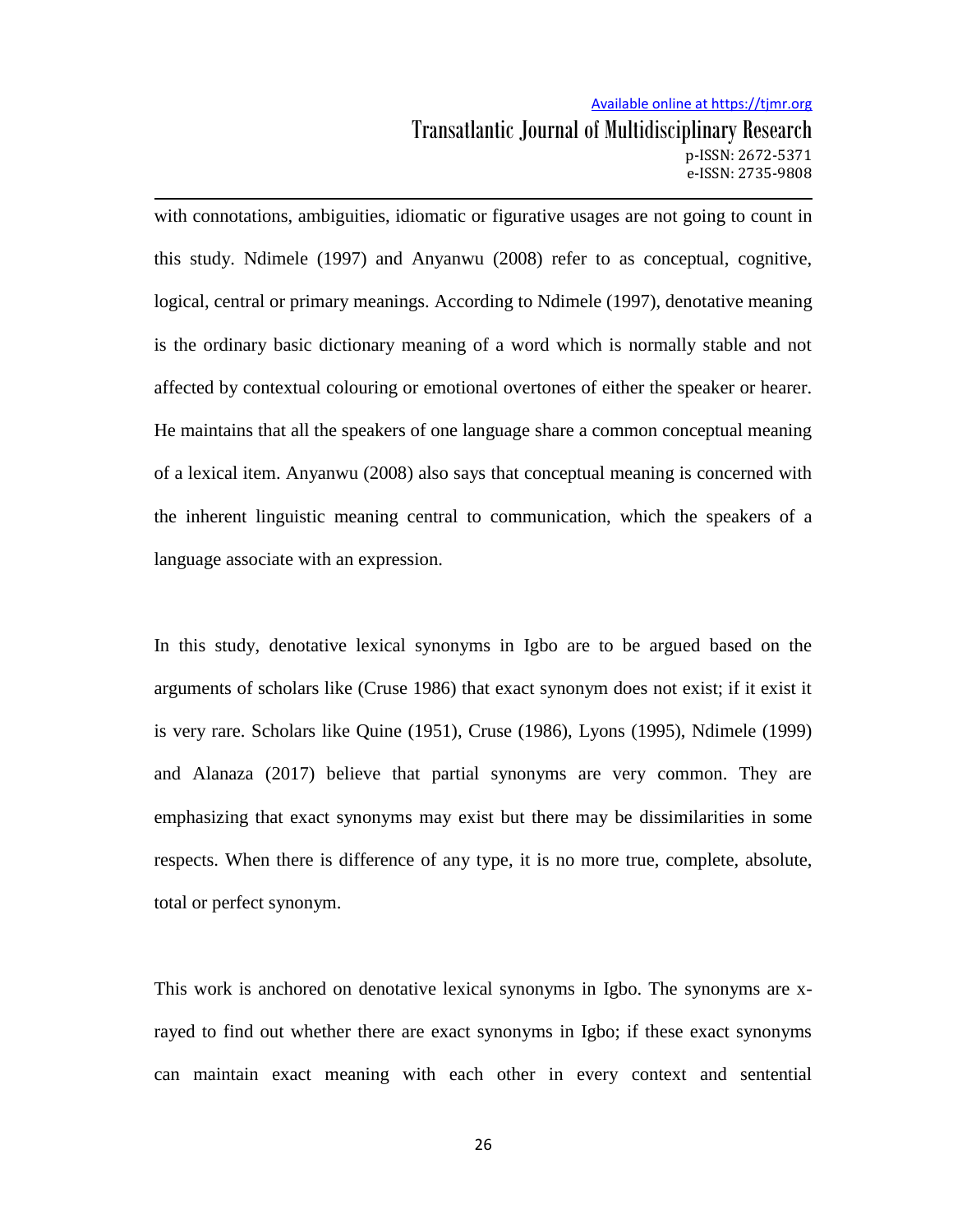# Available online at https://tjmr.org Transatlantic Journal of Multidisciplinary Research p-ISSN: 2672-5371 e-ISSN: 2735-9808

arrangement. The researcher would have used an Igbo dictionary for data collection but observed that, what the dictionaries cover may not be enough because, dictionary compilation dominantly depends on the compiler who may only compile words within his/her reach with little or no attention to synonyms. Moreover, there are no provisions for synonyms in bilingual (English/Igbo) dictionaries available. Such bilingual dictionaries include: Oli, Nwaozuzu and Mbah (2013), Mbah, Mbah, Ikechukwu, Okeke, Nweze, Ugwuona, Akaeze, Onu, Eze, Prezi and Odii (2013), Akponye (2014) and Igboanusi and Mbah (2017). Given the levels of proficiencies of the researchers in Igbo language, the researchers decide to use both the dialects and the standard form of Igbo synonyms to x-ray about near/partial synonyms and true/total/absolute/complete/ perfect in Igbo. This is to find out facts about absolute synonyms. This paper is arranged into: Introduction, concept of synonyms, appraisal of synonyms, findings and conclusion.

#### **2. Concept of Synonyms**

Alanazi (2017) quoting Saeed (2003) says that in the field of lexical semantics, synonym is a type of sense relationship between words, whereby these words have similar basic sense. For Alanazi, these words usually differ in the sense that each one has added implication or rather connotation which is distinct from other words. However, scholars such as Cruse (1986) and Quine (1951), maintain that true synonyms do not exist and are impossible to find.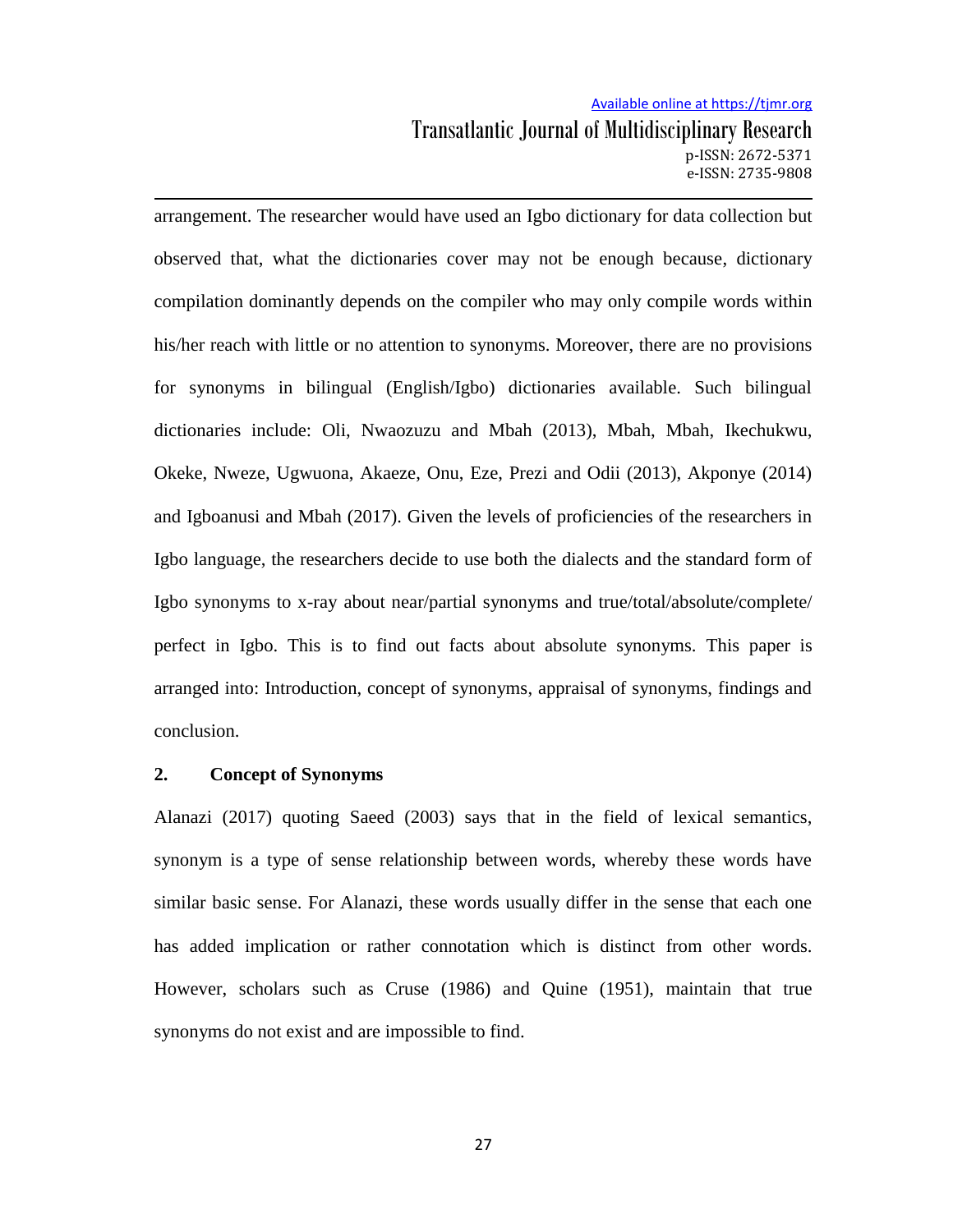Ndimele (1997:56) contends that the term synonym is referred to sameness of meaning. He further says that the degree of semantic similarity between words depend to a large extent, on the number of semantic properties that they share. Osuagwu, Dike, Nwaozuzu, Nwaogu and Okoro (1997) observe that one of the important relations a word has is synonym or sameness of meaning. They say that a good dictionary should be able to tell us that a car and automobile mean the same, aeroplane and aircraft mean the same thing, lucky and fortunate mean the same etc. Similarly, Okolo and Ezikeojiaku (1999) express that:

> A more interesting relationship is synonymy, in which the meaning of words are supposedly alike but the pronunciation are different. Specifically, two words are synonymous if they have the same set of semantic features; we might refer to synonyms as lexical paraphrase. Example include lineage and ancestry, big and large, nice and good, remember and recall, buy and purchase and youth and adolescent.

From the examples above, it is observed that the English synonyms cited cannot always

be used exactly the same way and can sometime have slight distinguished features.

Akidi (2014) states that synonyms are two or more words that have different spellings and sounds/pronunciations but the same in meaning. In Igbo, Qkasusu (1985) calls it myiri, Emenanjo, Umeh and Ugorji (1990) also term it "myiri". Akponye (2014) named it Oyiri. These terms are synonyms of each other; they are referring to resemblance or similarity in Igbo.

 $O'$ Grady and Archibald (2011) describe synonyms as words or expressions that have the same meaning in some or all contexts. This definition implies that there can be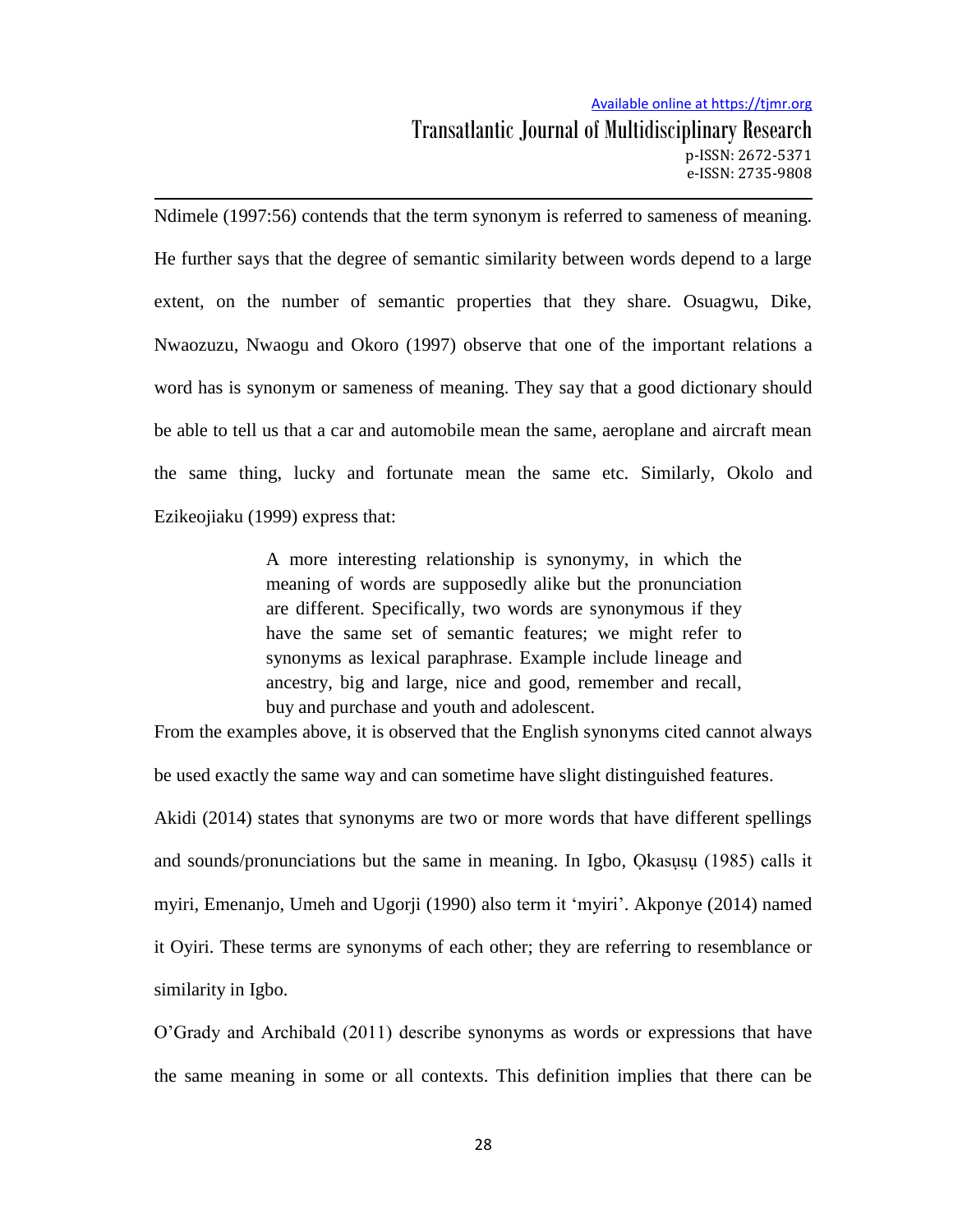absolute synonyms or near synonyms. Anyanwu (2008) asserts that synonym is a sense relation between items that have the same meaning and the emphasis is on identity of meaning rather than on similarity of meaning. Anyanwu also states that synonyms characteristically occur together in certain types of expressions, being often employed as explanations or clarifications of the meaning of other words.

The concept of synonym discussed above signals that there may exist true synonyms and near synonyms. Schotter (2013) says that semantic preview benefit may be observed in English, but only if the preview and target are very similar in meaning – i.e., are synonyms of each other. Let us look into the two types of synonyms observed:

#### **2.1 Near Synonyms**

Near synonyms can also be termed broad or partial synonyms, Lyons (1995) says that near synonyms are words very similar but not identical in meaning and also differ in their associative meaning. These words have the same communicative effect in some contexts but not in all contexts. Anyanwu (2008) opines that partial synonyms are words that are identical in meaning (e.g. happy and glad) but fail to meet the condition of total/absolute synonymy. Ndimele (1997) makes it clear that near or broad synonyms are those words which have the same reference but differ in their associative meaning. He also, says that near or broad synonyms are those that have the same communicative effect in some context but not in all contexts. He adds that near synonyms are rampant. Alanazi (2017), says that words like empty and vacant denote not filled or occupied,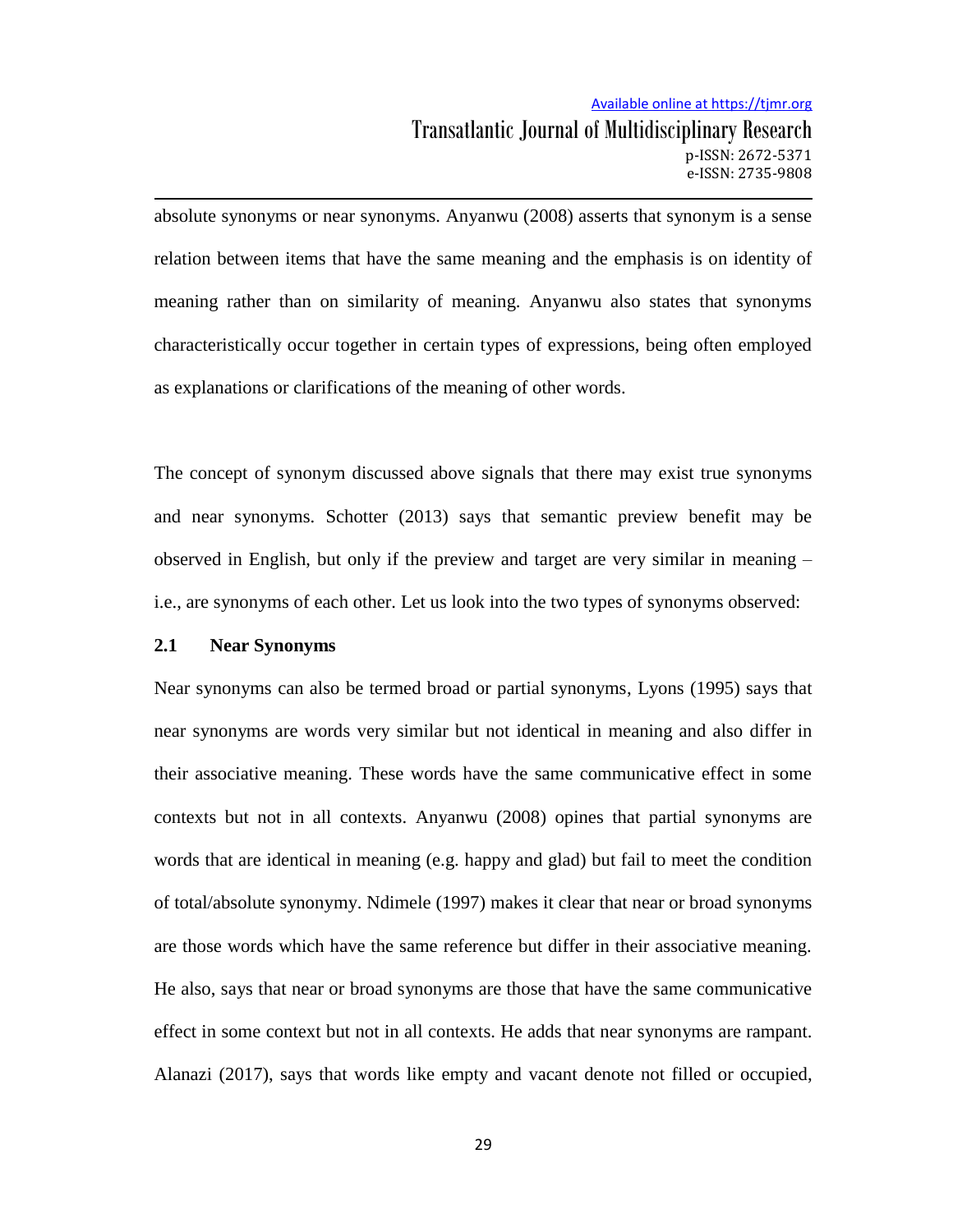# Available online at https://tjmr.org Transatlantic Journal of Multidisciplinary Research p-ISSN: 2672-5371 e-ISSN: 2735-9808

not containing people or thing. We can say vacant job but will not say an empty job. This categorizes vacant and empty as partial synonyms. Liu (2013) observes that synonym or partial synonymy is a very common linguistic phenomenon found crosslinguistically. Cruse (1986) asserts that synonyms are lexical items whose senses are identical in respect of "central" semantic traits, but differ, if at all, only in respect of what may be provisionally described as 'minor' or 'peripheral traits.

#### **2.2 Exact Synonyms**

Exact synonyms are also known as absolute, true, total, complete synonyms and so on. Quine (1951) emphasizes that two words can be regarded as complete synonyms if they have all meaning components in common. For Alanazi (2017), it is possible for words to share the majority of their meaning components with other words, but not in all. Ndimele (1997:56) states that total or absolute synonyms are those words which mean exactly the same thing and have the same communicative effect in all the contexts in which they are used. He continued by saying that synonyms can be used in identical environments all the time without a change in meaning. Some of Ndimele"s examples for total synonyms include: anybody/anyone, nobody/no one, hardly/scarcely, frequently/often, noon/midday, rarely/seldom and so on. For Anyanwu (2008 , "two lexical items would be absolute synonyms (i.e. would have identical meanings) if and only if all their contextual relations were identical. The researchers are of the view that absolute synonyms are two or more words that have an exact meaning in all measures.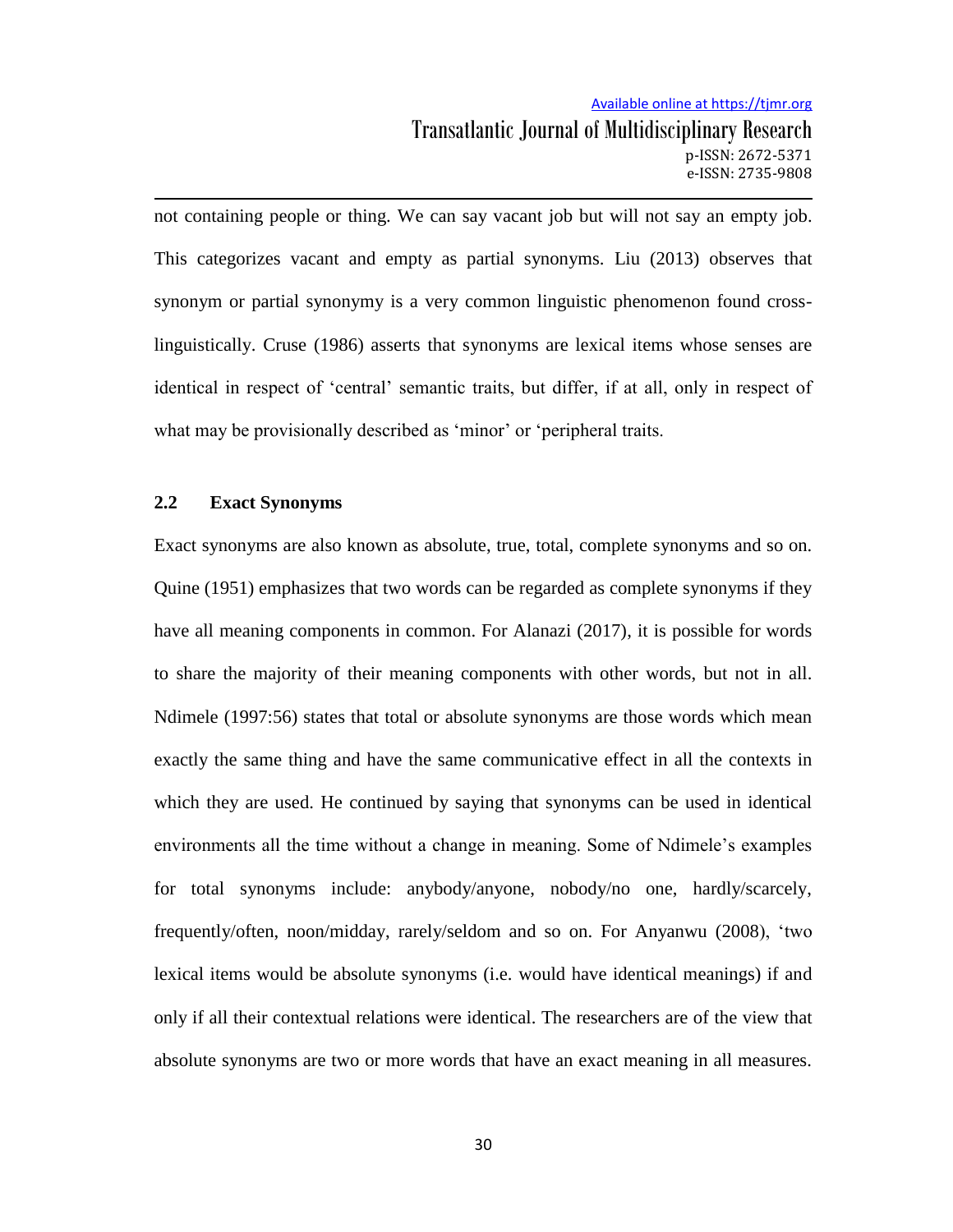Ndimele (1999) says that absolute synonyms are hard to come by. Cruse (1986) doubts the existence of total synonyms and says if it exists, it is very rare.

### **Appraisal of Synonyms in Igbo**

In this research synonyms are appraised to form opinion about the existence of total/absolute/ complete/perfect synonyms in Igbo; and the synonyms are appraised to find out whether broad or near synonyms are more rampant than total synonyms. The researchers will find out how far these arguments can be observed in Igbo. The researchers will trace the above to find out whether perfect synonyms are observed in Igbo language and come out with conclusions.

#### **Near Synonyms**

The excerpts below are used to illustrate near synonyms in Igbo

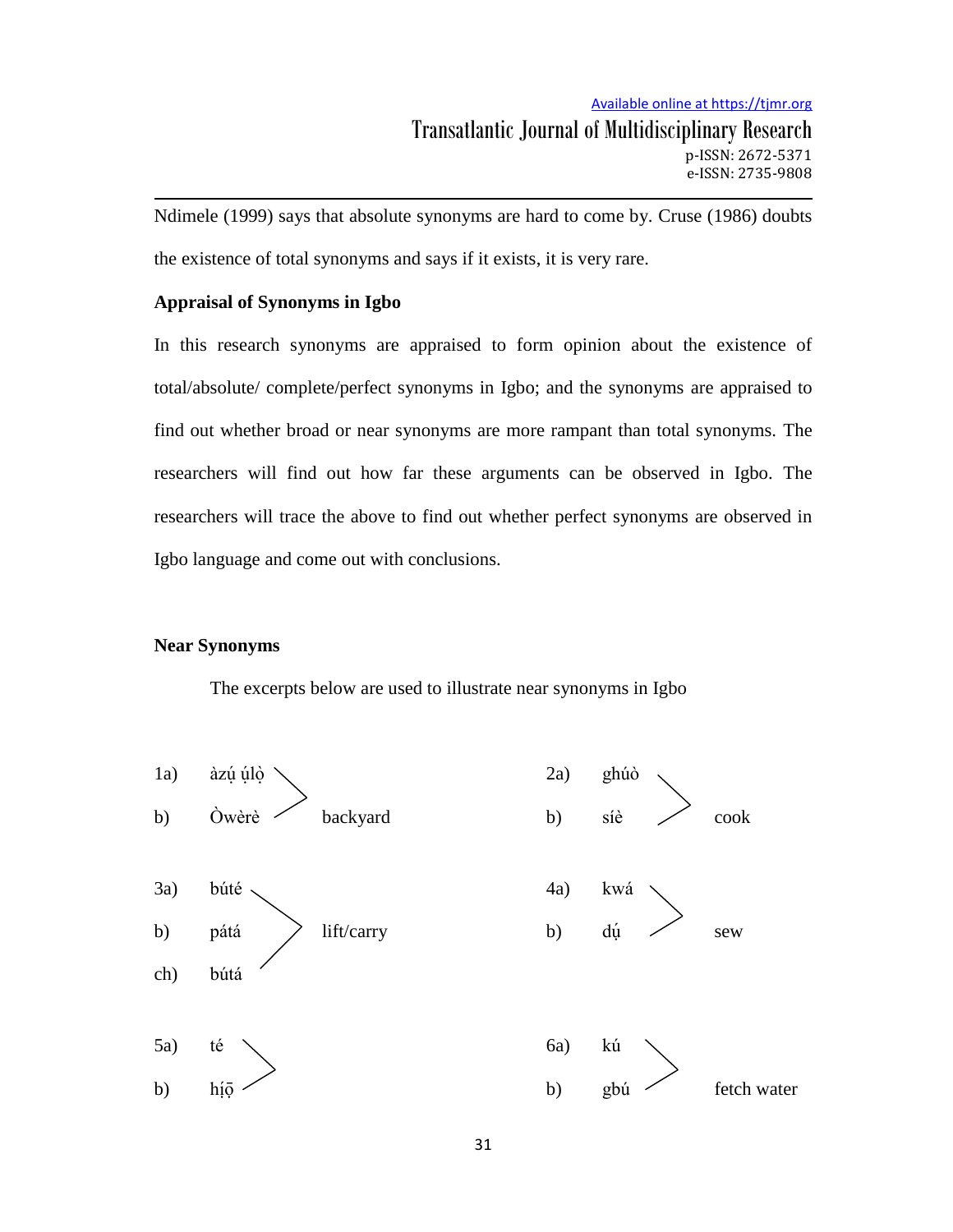### Available online at https://tjmr.org



The examples 1-8 are near synonyms. Number 1, 2, 4, 5, 6, are paired. The excerpts of their synonyms are found in twos while 3 and 8 are grouped in threes because the synonyms are found in threes from the excerpts.

In example 1, àzú úlò and òwèrì mean the same thing in some contexts and not in all contexts. Two of them mean backyard or the back of the building. Two of them can be used in the same way grammatically, but have slight difference in meaning. Example gaa n'àzú úlò weta efere, gaa n'oweri weta efere (mean go to the backyard and bring plate). While azu ulo is sometimes refers to as the back of the building, oweri refers to the back of the fence from the backyard.

In the example 2,  $gh\acute{u}\acute{o}$  and  $si\acute{e}$  means cook. They are synonyms, but it is not everything that can be cooked that can use the same terms. Yam, rice, cocoa yam, beans etc can use the two terms but soup cannot use the two terms. Examples – *ghuo ji, ede*, beans (ie cook yam, cocoa yam, beans etc), equally  $s\acute{i}e$  can be used for yam, cocoa yam, beans soup etc (sie ji, cocoa yam, beans, soup etc. You can only say sie ofe but you cannot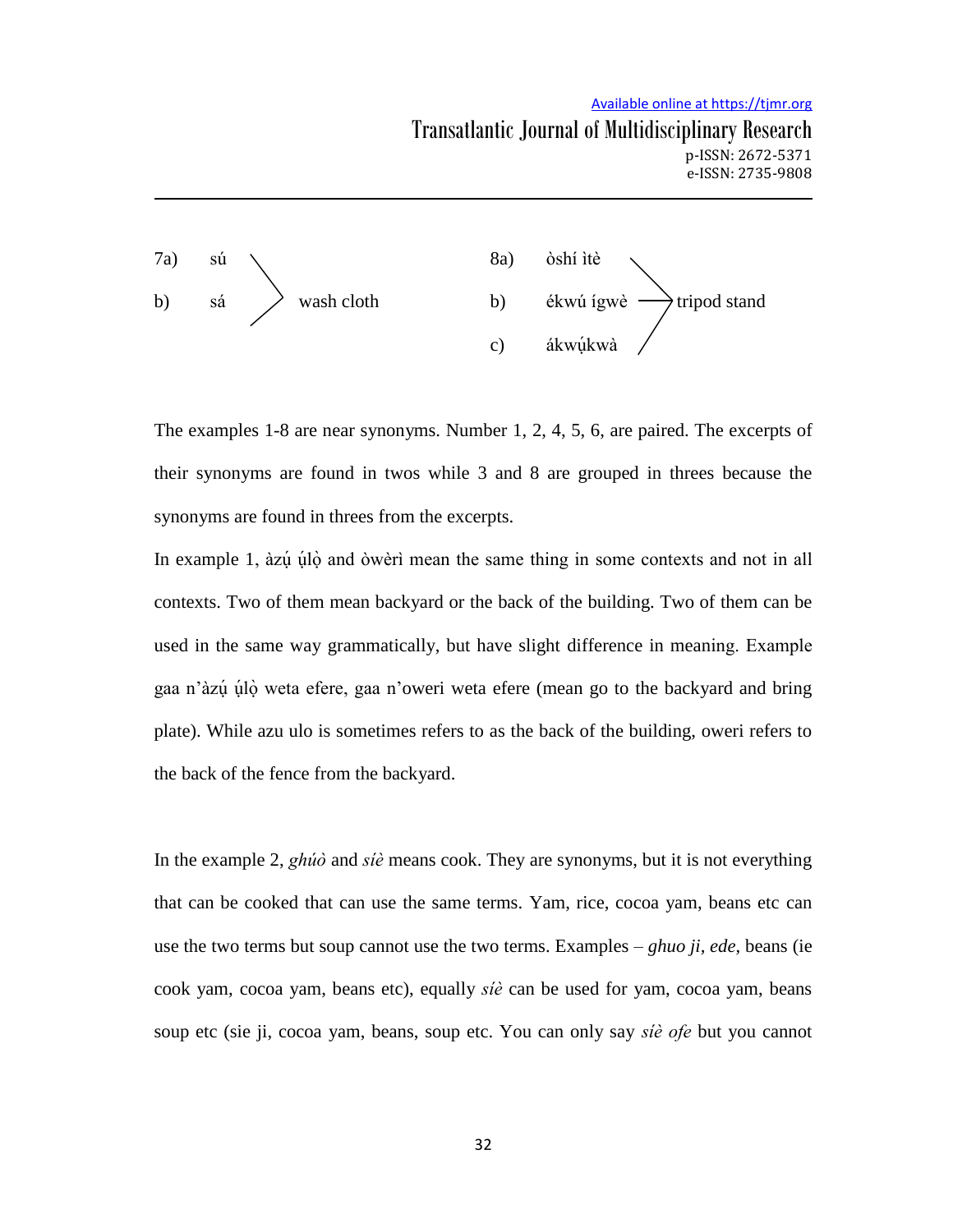say ghúò ofe. That is, soup cooking cannot go with ghúò. Therefore, ghúò and síè are near synonyms.

In example 3, búté, pátá and bútá means carry/lift. They have to do with something that is heavy. While in Owerri dialect, pátá is being used for both something that is too heavy and heavy. Here, *pata* can be used for carrying something with hands, vehicle, barrow, head, etc. In East Central Group of Dialects according to Nwaozuzu (2008) and Inland East Igbo according to Ikekeonwu as quoted by Akidi (2014), bu means to carry something either too heavy or slightly heavy with hand, barrow, vehicle, basin etc. In this area, pátá is used for only carefully carrying a heavy something with two hands by one or more than two people. Bútá is also used in standard Igbo as being used in the East central and inland dialects of Igbo. Therefore, búté, pátá and buta are near synonyms.

In Example 4,  $kw\acute{a}$  and  $d\acute{u}$  are near synonyms in the sense that they mean to sew. But while kwa means in the East Central Dialect/Inland East Dialect sewing a new cloth with machine or stitching of wound du means the use of hand to sew torn old cloth. In Oweri dialect, 'dú' is used for sewing both old and new cloth.

In the example 5, té and hío (rub) are near synonyms. The two mean to rub. While té does not need force, hío needs extra force in some dialects. In some dialects, they are  $\blacksquare$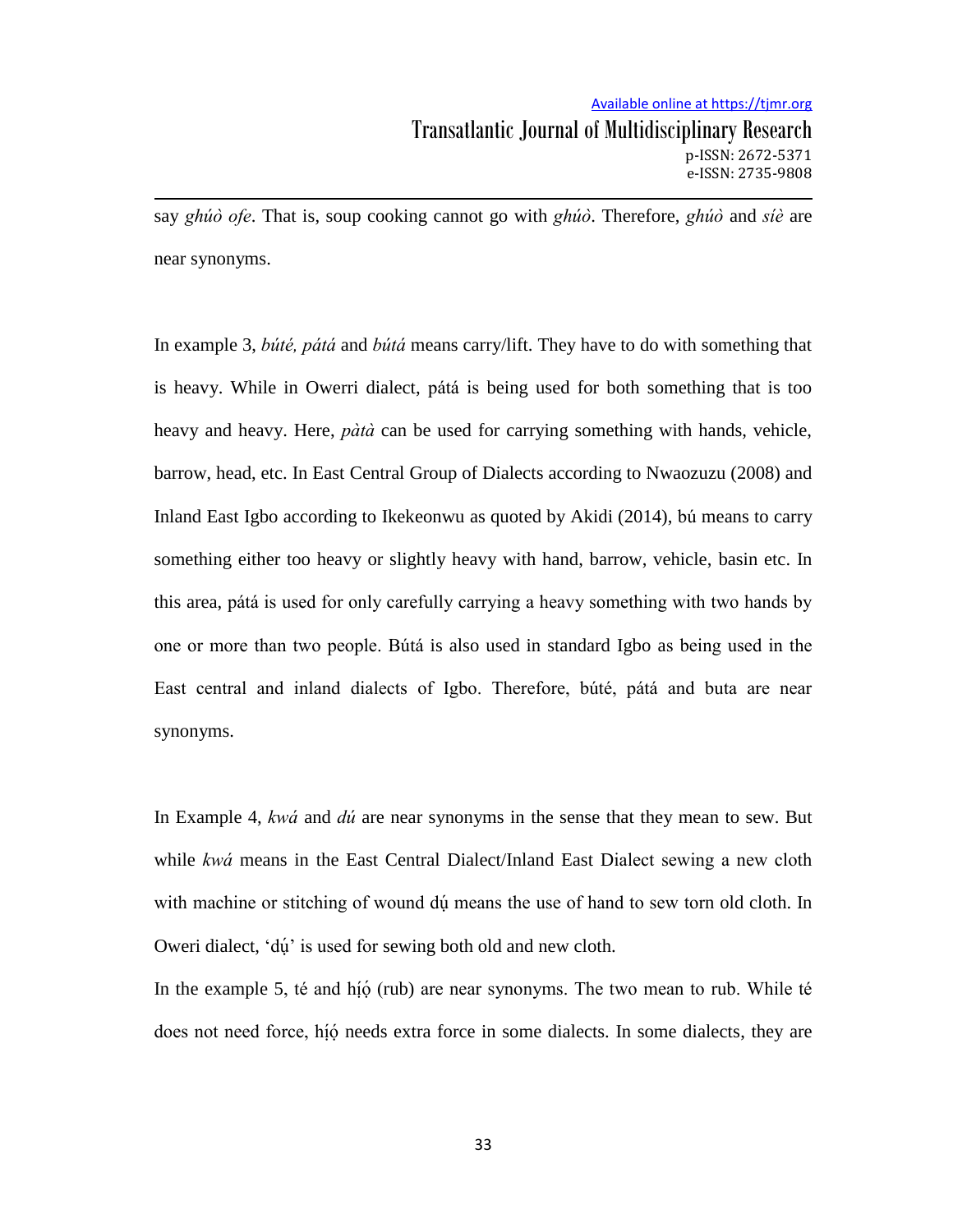exactly the same. In the dialects they are near synonyms despite the fact that they can be used in the same grammatical descriptions in all contexts.

The example 6, kú and gbú are also near synonyms, although the two terms mean the same thing (i.e. to fetch water). While kú means the use of cup to fetch or get water gbú means the use of bowel or basin to deep into a container or river to fetch water. That is the water or liquid is more than that that could be fetched with cup.

In example 7, sú and sá means to wash clothes. Some dialects use sú. Some dialects use L sá, example sáá akwa, súó akwa (i.e. wash cloth). While only clothes can use sú (wash) sá can be used for car, plate, clothe, etc. Both sú and sá can be used in the same sentential arrangement yet they are near synonyms.

The lexical relations cited as examples show that near synonyms have the same reference but differ in their associative meaning. They also have the same communicative effects in some contexts but not in all contexts (Ndimele, 1999). The above analysis supports Ndimele"s concept of near or broad synonyms words which have the same reference but differ in their associative meanings. The lexical relations above have the same communicative effect in some contexts but not in all contexts. The near lexical synonyms are not rampant in Igbo.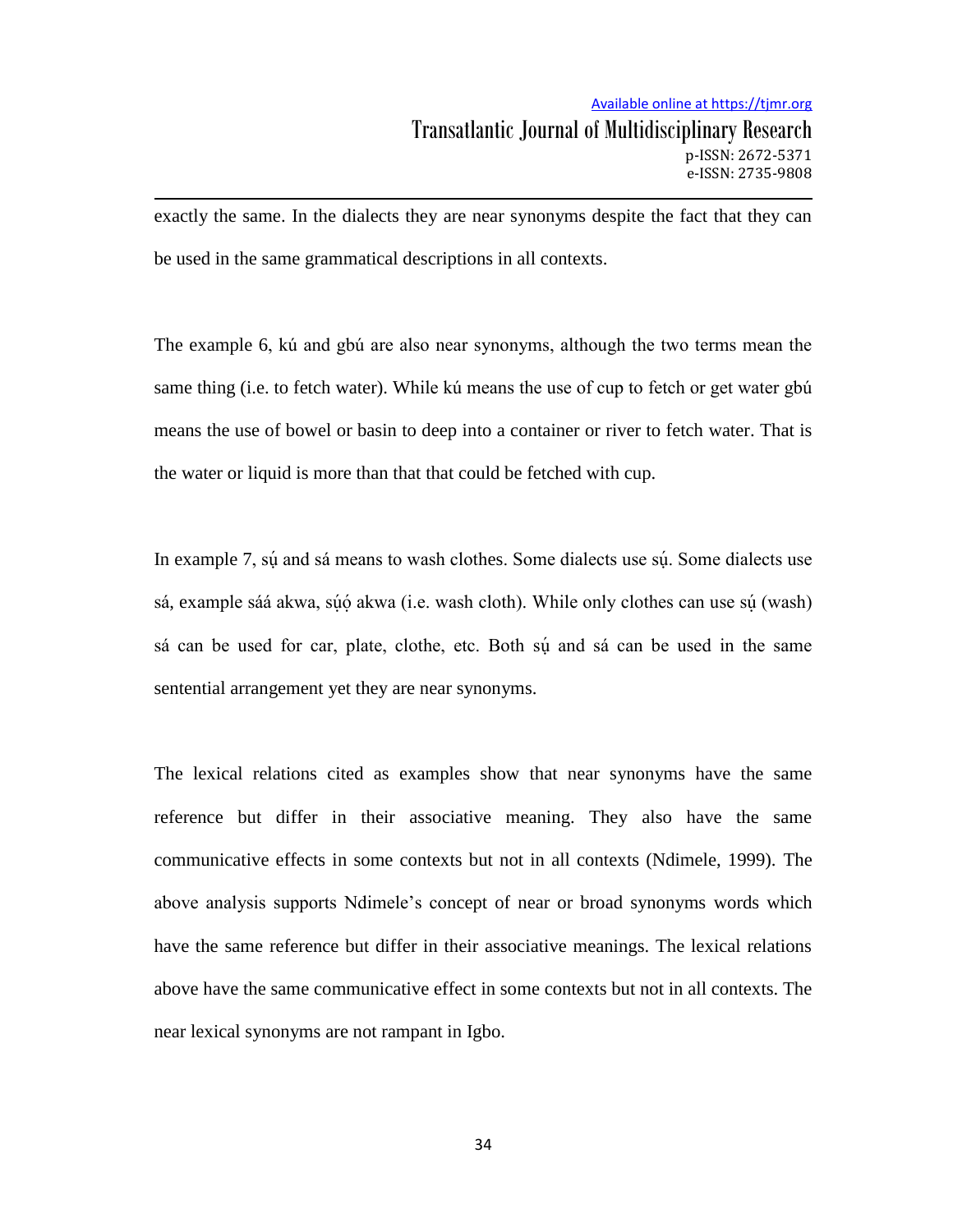# **3.2 Appraisal of Total Synonyms**

The excerpts below are used to illustrate total/exact/true/complete/absolute synonyms in Igbo to find out whether they exist in Igbo. If they exist, are they rampant? The excerpts below are used to illustrate synonymous in Igbo language in order to discover whether there are exact/total/complete/absolute synonyms in Igbo language.

(9a)

\n
$$
\begin{array}{c}\n\text{ògbó} \\
\text{b)} \\
\text{ébírí}\n\end{array}\n\qquad \qquad \text{age mate}
$$

The two lexical items in number 9 mean exactly the same thing and can be used in identical environments all the time without a change in meaning. Example: mu na gi o bu ogbo, umu na gi o bu ebiri (are we mates)

10a) t b) f one c) n

Were ofu, were ofu, were nnaa (take one). The three lexical items are absolute synonyms. They maintain the same meaning in every sentential arrangement. They can be interchanged to still mean the same thing.

11a) o s o o s o b) gw gw quick

The two lexical items are absolute synonyms. They mean exactly the same thing in all effects. They can be interchanged in sentences to maintain absolutely the same meaning.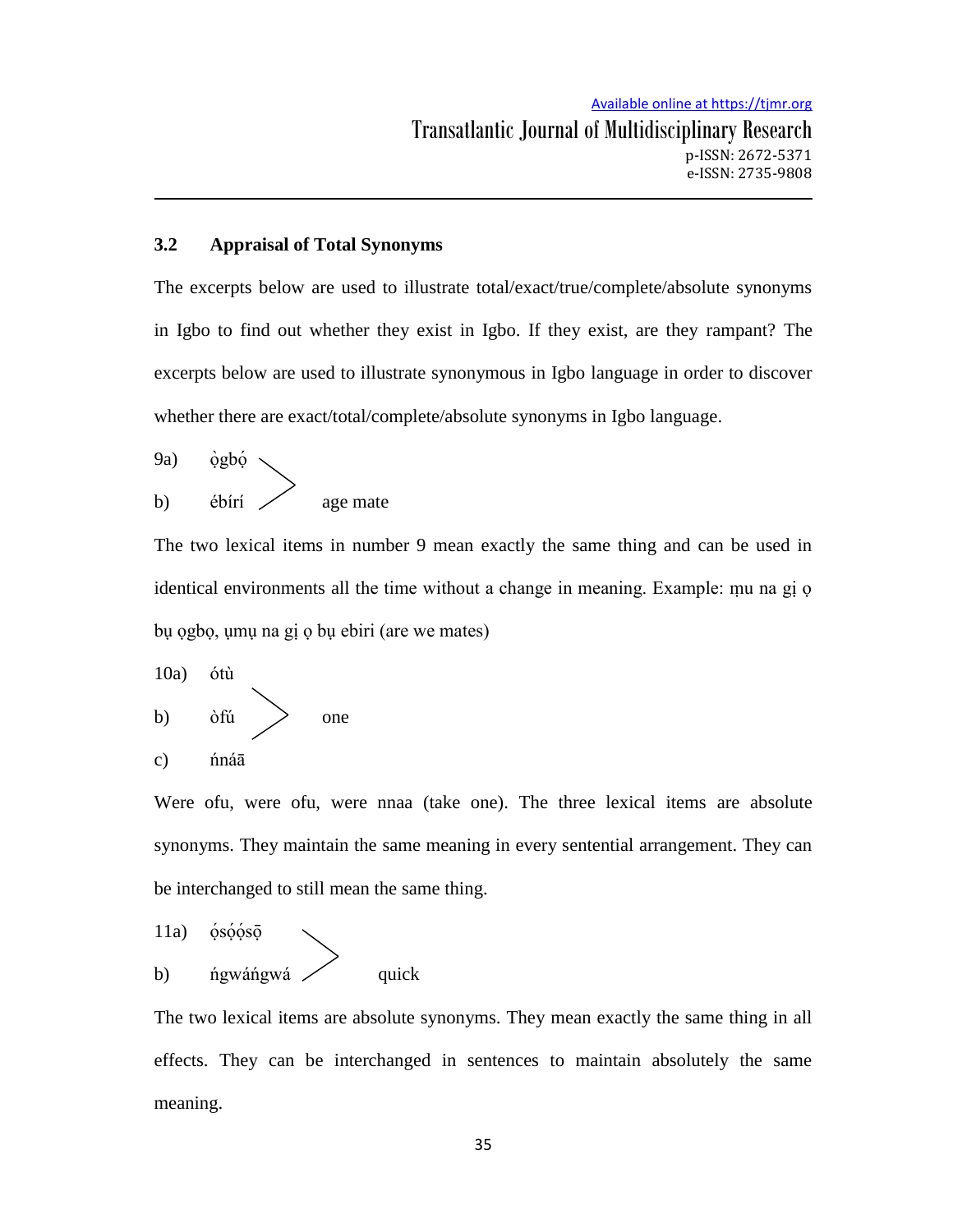

The three lexical items have exactly the same meaning. Anyhow they are used, they will still maintain the same meaning. They are Igbo synonyms. Ugbu a is the standard form, nnwee comes from East central group of Igbo dialect and kitaa is an Onitsha variety of the Igbo language. The lexical items can be interchanged with each other in sentences. Example bia ugbu a, bia nnwee, bia kitaa (come now). Ugbu a ka o biara, nnwee ka o biara, kitaa ka o biara (he/she came now)

13a) 
$$
ikw\dot{e}
$$
  
b)  $\dot{o}d\bar{o}$   $\longrightarrow$  motar

Motar can be called ikwe or odo in Igbo. They can also be used in the same form and in all effects and still maintain exactly the same meaning.

$$
\left.\begin{array}{cc}\n14a) & \text{ógi} \\
b) & \text{òtí}\n\end{array}\right\}
$$
 hoe

Ógù and òtí mean the same thing in all contexts. They have the same meaning and can be interchanged in sentences to spice the sentences. Jiri ógù bia oru, jiri oti bia oru (come to work with hoe). Ogu and oti are absolute synonyms.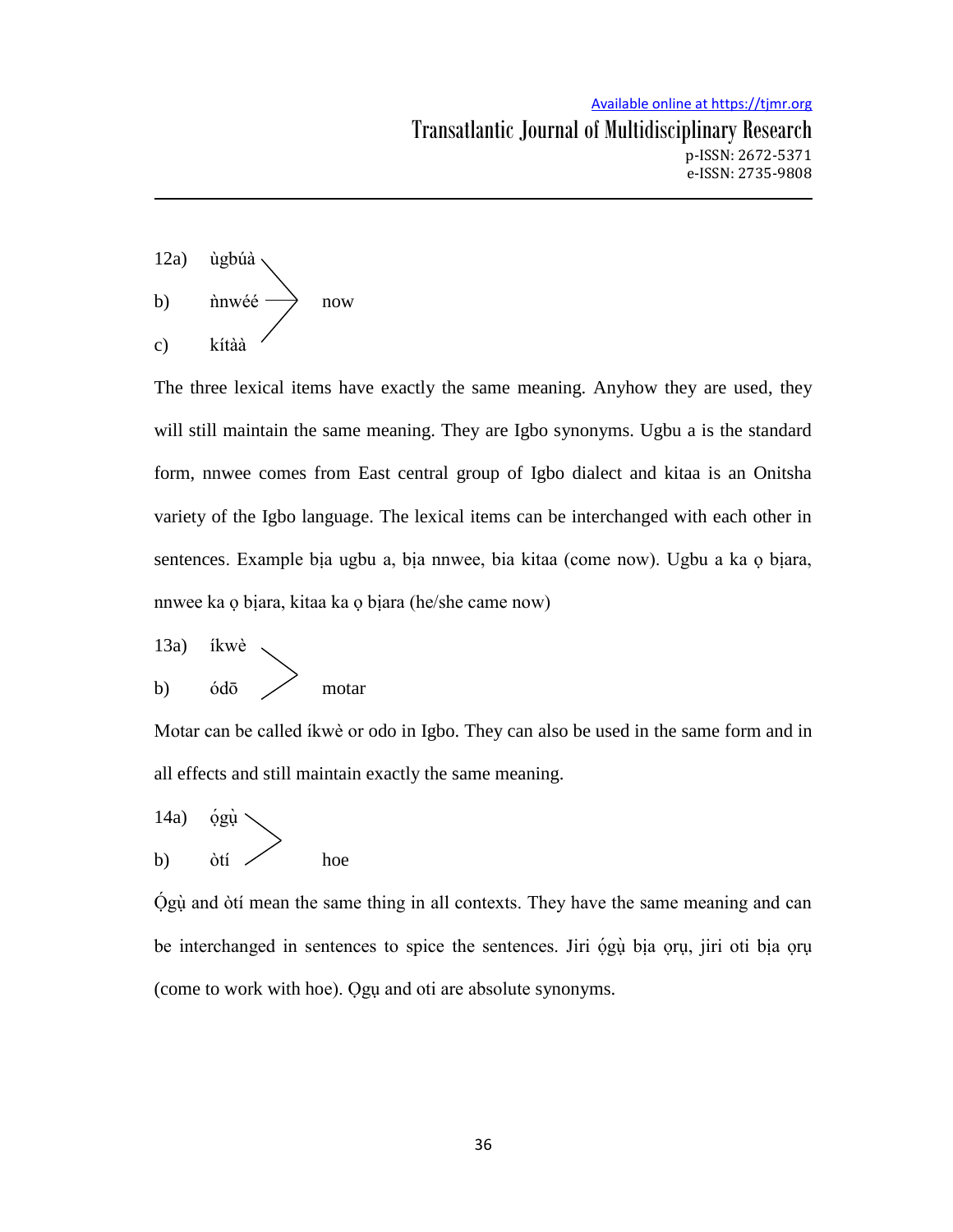

Akupe, nkut fe and nku cha mean exactly the same thing in all effects. They can also be used in exactly the way in sentences. They are all Igbo words with regional distinct variations found within the Igbo language.

 $16a)$   $\hbox{hchà}$ 

b) m kp a scissors

Nchà and m kp à have truly the same meaning. They can be used in virtually the same way in sentences in every context in East central group of dialects.

17a) érírí  
b) ékwéré 
$$
\longrightarrow
$$
 rope

Erif and ékwéré are perfect synonyms in the sense that they can be used the same way in all effects and still maintain the same meaning. They mean exactly the same thing in all effects, contexts and situations.



The two lexical items are also the same thing in all effects. One may say that somebody is slim, that is, mmadu di girigiri or o di ngalinga, o mere girigiri or o mere ngalinga.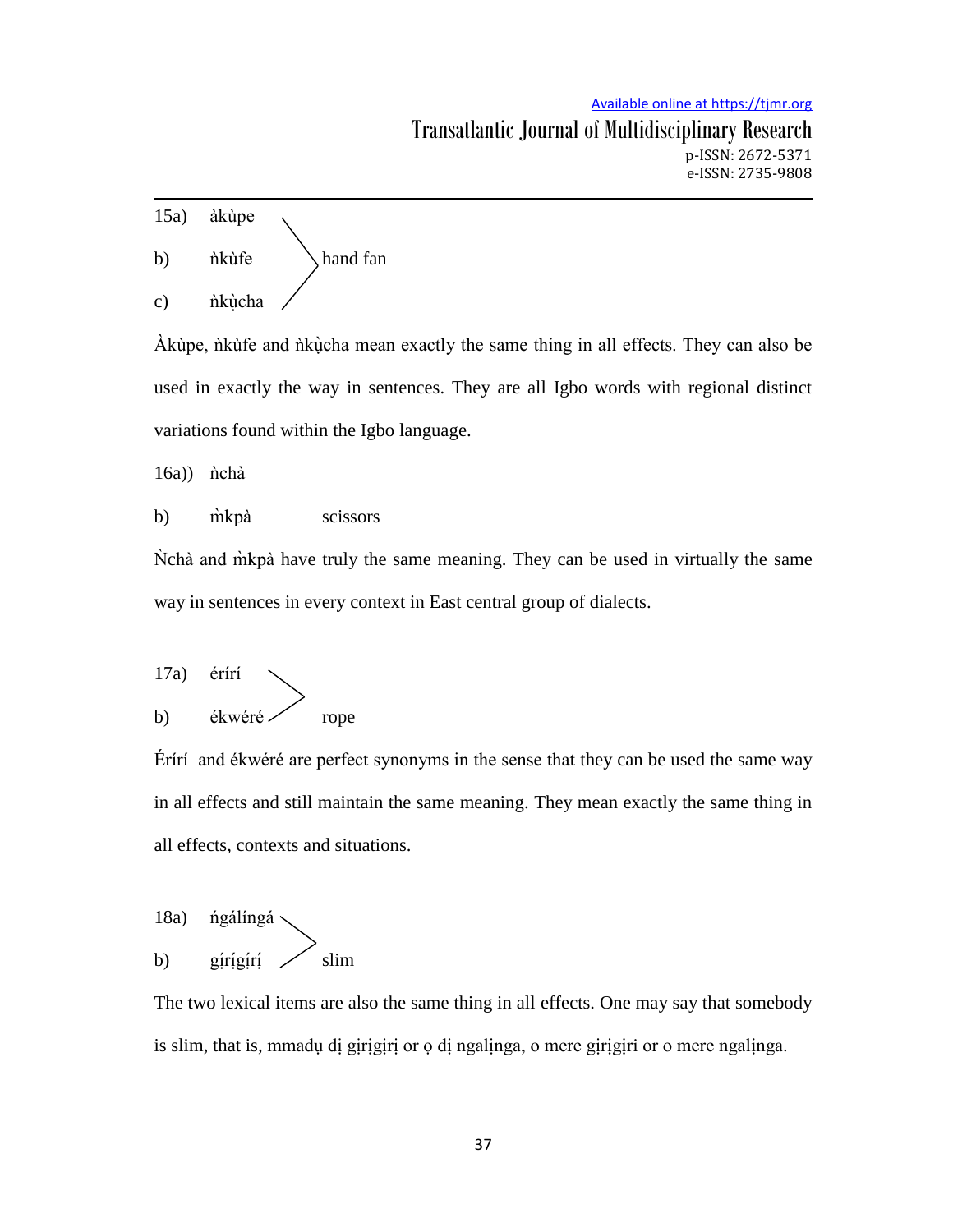19a) úbì b)  $\acute{u}$ gbo  $\angle$  farm Ubi and ugbo are the same in all effects. They can be used in the same in contexts and sentences. While East Central Dialect calls it "ubi", Onitsha dialect calls it ugbo.  $20a$ òmú b) okpúkpa $\sim$  newly sprout palm front The two lexical items are perfect synonyms in all ramifications in East Central Dialects of Igbo. 21a) áku ku

The above lexical items are synonyms of each other in all senses. They share exact denotational meaning.

22a) úbàrá b) mímánu

b) ágà

Ubara and mmanu are synonyms of each other. They are absolutely the same. They have the same communicative effect in all the contexts in which they are used as argued by Ndimele (1997) in his total or absolute synonyms representation.

(23a) 
$$
k
$$
iríkírí

\n(b)  $k$ iríghírí

\n(c)  $k$ iny

Kirikiri and irighiri are total synonyms that can be used in all communicative effects  $\mathbf{I}$  $\mathbf{I}$ and contexts and still maintain the same meaning.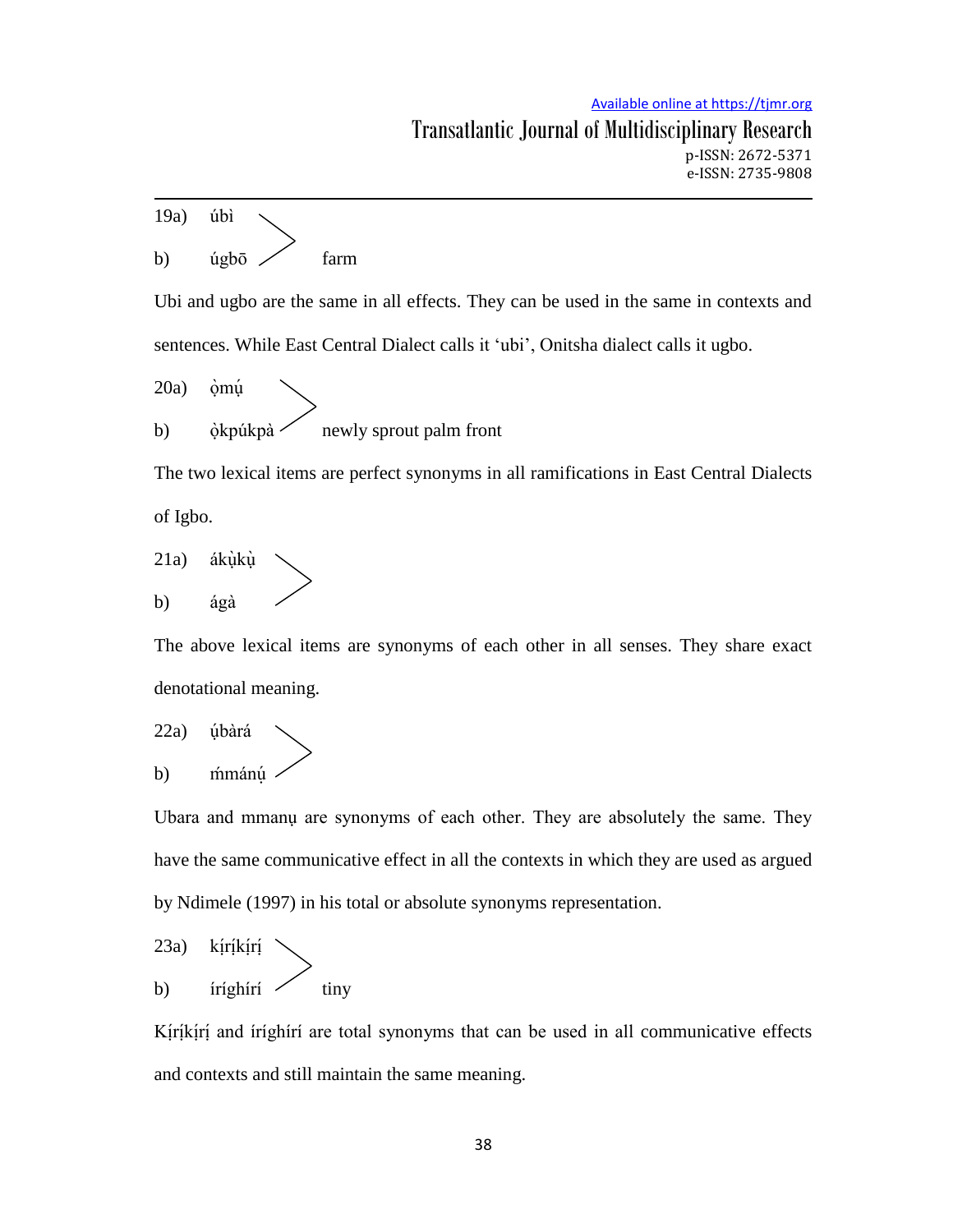(24a) 
$$
\dot{\mu}
$$
kpóró

\n(b)  $\dot{\mu}$ kítí

\n(c)  $\dot{\mu}$  with images

The above examples are perfect synonyms in the sense that they mean exactly the same thing and can be used in the same way in communicative effects and contexts and still have the same meaning.

25a) kwu<mark>́sh</mark>i b) chere wait

The verbs chere and kwushi are also true synonyms that can be interchangeable in different contexts and sentential arrangements and maintain the same meaning.

26a) ńzúzú b) ibèribè / silliness/stupidity

The above examples are absolute synonyms because they mean totally the same thing. According to Ndimele (1999), absolute synonyms have the same communicative effects in all the contexts in which they are used. Nzuzu and iberibe are virtually the same no matter how they are measured.

$$
27a) \quad \text{\'etōsí} \\ b) \qquad \text{àchàrà} \\
$$

The two lexical items are synonyms of each. They mean exactly the same thing in all effects.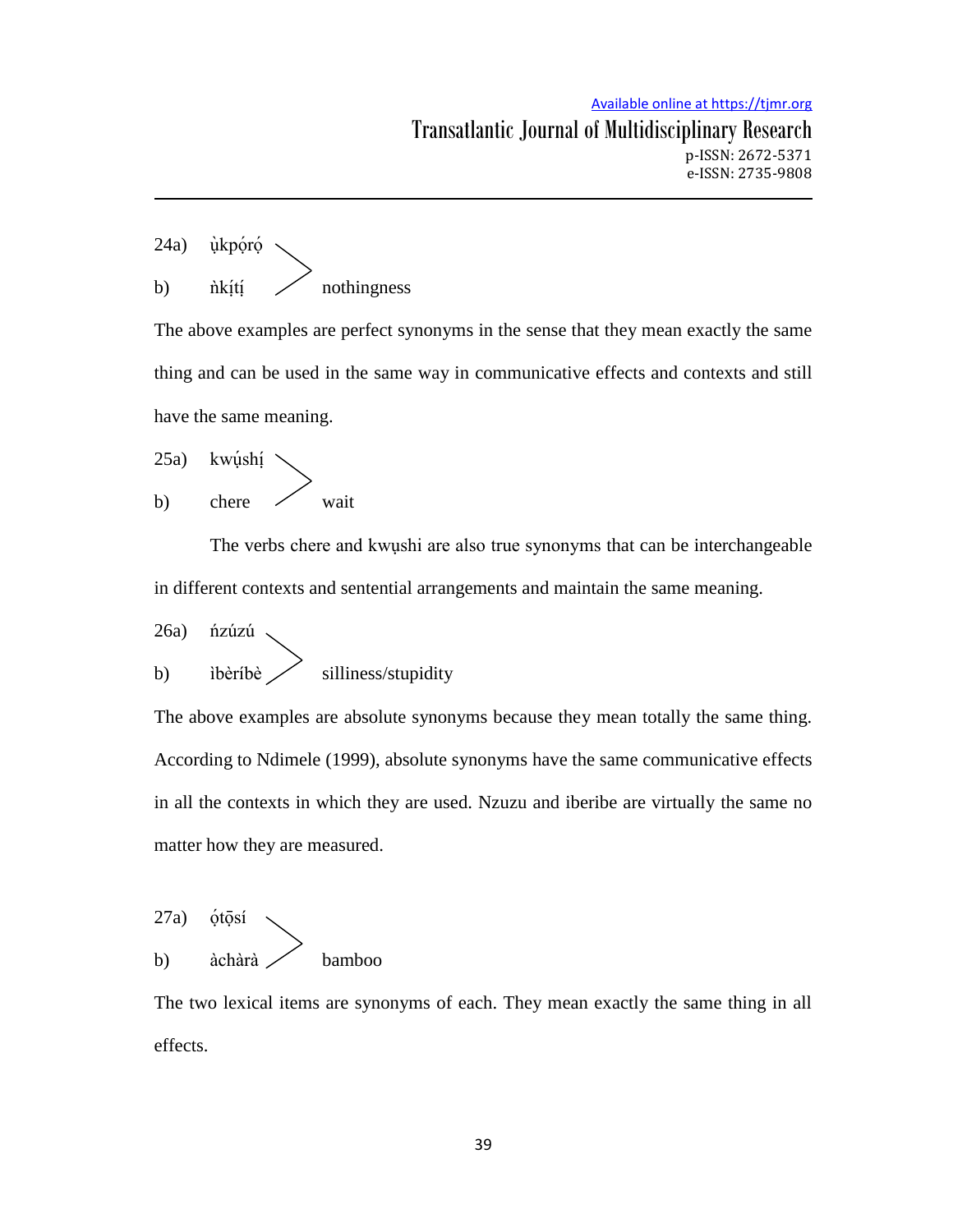

Nk at and ekete are perfect synonyms. They can be used in identical environments all the time without a change in meaning (Ndimele 1999).

29a) 
$$
\text{èfè}
$$
  
b)  $\text{ùwé}$   $\text{cloth}$   
c)  $\text{ñweyi}$ 

The three lexical items are total synonyms. They mean virtually the same thing. The words can be used interchangeably in different sentences; contexts etc and still retain the same meaning.

$$
\begin{array}{c}\n30) & \text{éfè} \\
b) & \text{óhérē} \n\end{array}\n\right\} \quad \text{chance}
$$

The two synonyms mean exactly the same and can replace each other in all effects. Efe and ohere mean exactly chance. Nye m ohere, nye m efe (give me chance) They can be used interchangeably without alteration of meaning.

For the sake of space, the analysis of the total synonyms from no 31 to the last no will be given later i.e. at the end of the examples.

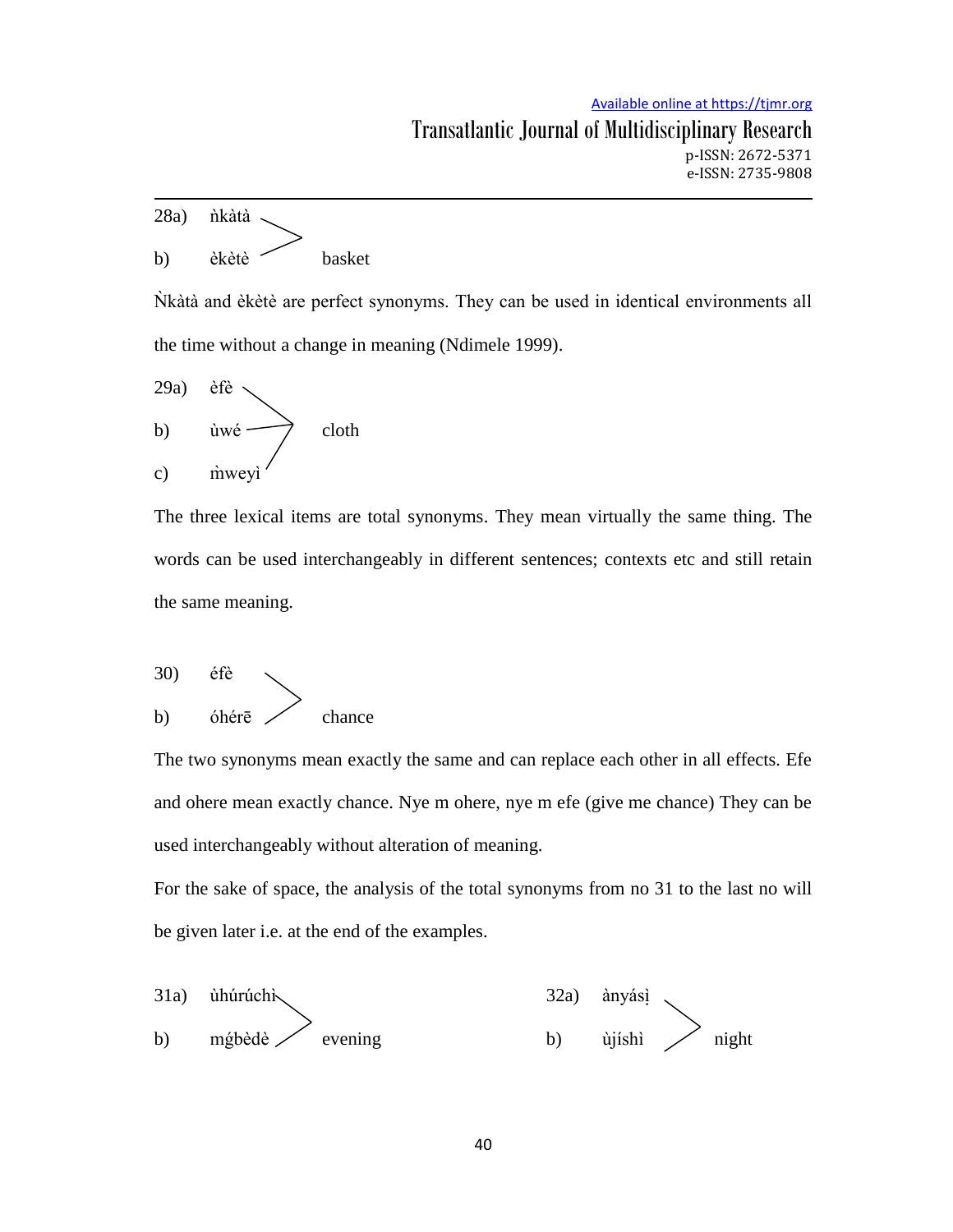#### Available online at https://tjmr.org

### Transatlantic Journal of Multidisciplinary Research p-ISSN: 2672-5371 e-ISSN: 2735-9808



The examples in 31 to 40 above are perfect/complete/true/total/absolute/synonyms. They conform to the meaning of total synonyms according to Quine (1951), Cruse (1986), Ndimele (1999), Anyanwu (2008), and Alanazi (2017). All the examples from 30 to 40 just like from 10-29 are perfect synonyms. The pairs of the total synonyms of each number mean exactly the same thing with each other, can be used in the same manner in all sentential arrangements, can be used interchangeable without alteration of meaning.

# **Conclusion**

The study has endeavoured to appraise some near/broad synonyms as well as total/absolute synonyms in the Igbo language. The study appraised these synonyms to find out whether the views of the mentioned scholars in the study about total synonyms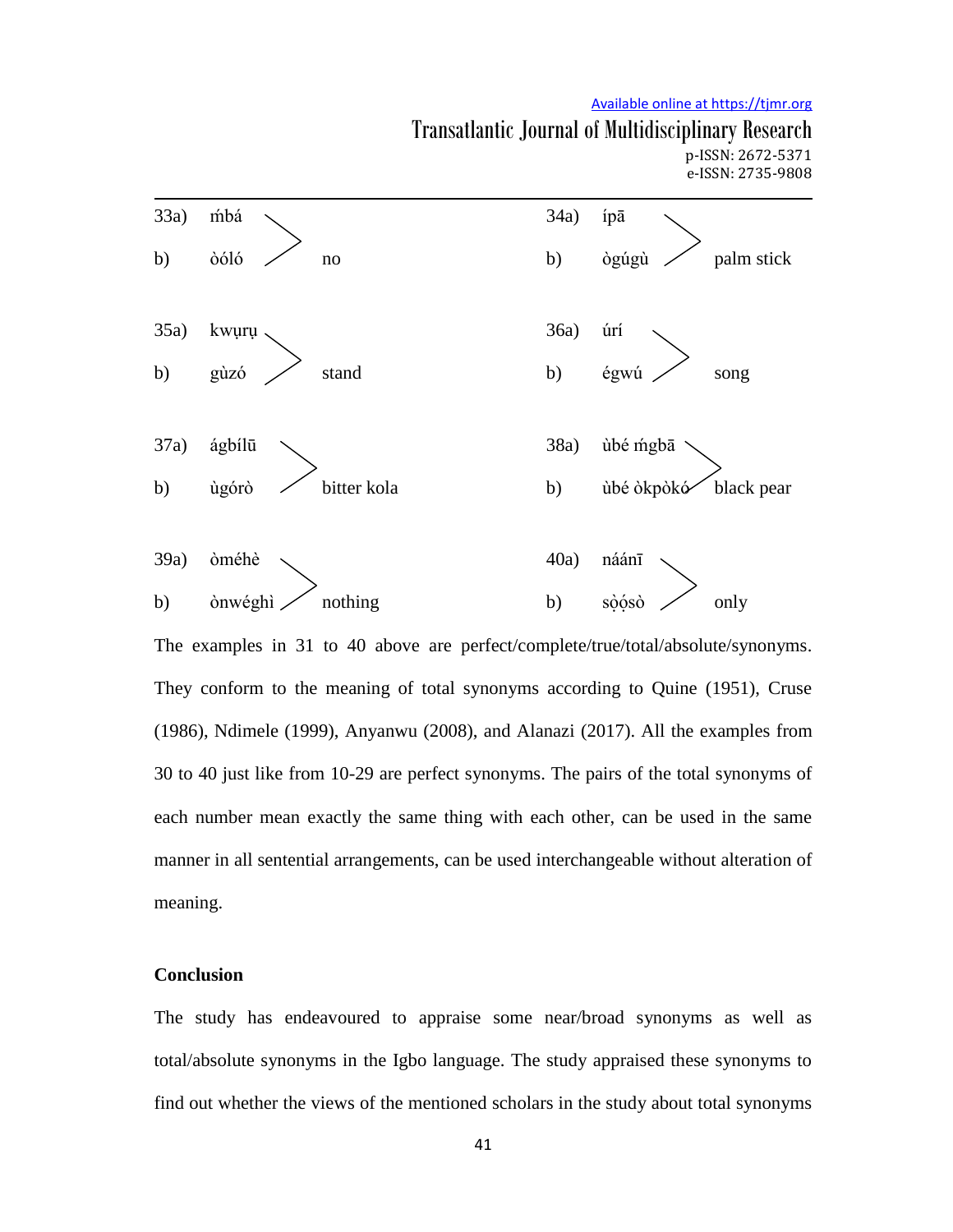# Available online at https://tjmr.org Transatlantic Journal of Multidisciplinary Research p-ISSN: 2672-5371 e-ISSN: 2735-9808

stand in Igbo language. The study discovered that Igbo has exact synonyms that have exact meaning in all contexts. The total synonyms are more of nouns and verbs, more especially nouns. The synonyms x-rayed can be used interchangeably grammatically without any alteration in the meaning. Some synonyms are dialectical. Some are combination of both the standard form and dialect, because the Igbo dialects make up the standard form. Synonyms are used to make communication pleasant. Total synonyms make works to be precise and help to avoid repetition. In absolute, synonyms meaning and perception do not change in Igbo language.

Lexical synonyms are preferably used denotatively rather than connotatively in Igbo. Igbo is rich in synonyms because of the diversity of dialects. Though some synonyms vary from dialect to dialect, they are perfect synonyms when compared with the different dialects.

It is observed that it is not all the Igbo dictionaries that accommodate synonyms as can be attested with the dictionaries like Oli, Nwaozuzu and Mbah (2013), Mbah, Mbah, Ikechukwu, Okeke, Nweze, Ugwuona, Akaeze, Onu, Eze, Prezi and Odii (2013), Akponye (2014) and Igboanusi and Mbah (2017).

The work concludes that there are absolute/total/true/exact/perfect/complete synonyms in Igbo. There are synonymous lexical items that have the same meaning in all effects no matter the environment, context or communicative effect. These synonyms maintain their meanings no matter how they are exchanged in sentences and contexts. Even total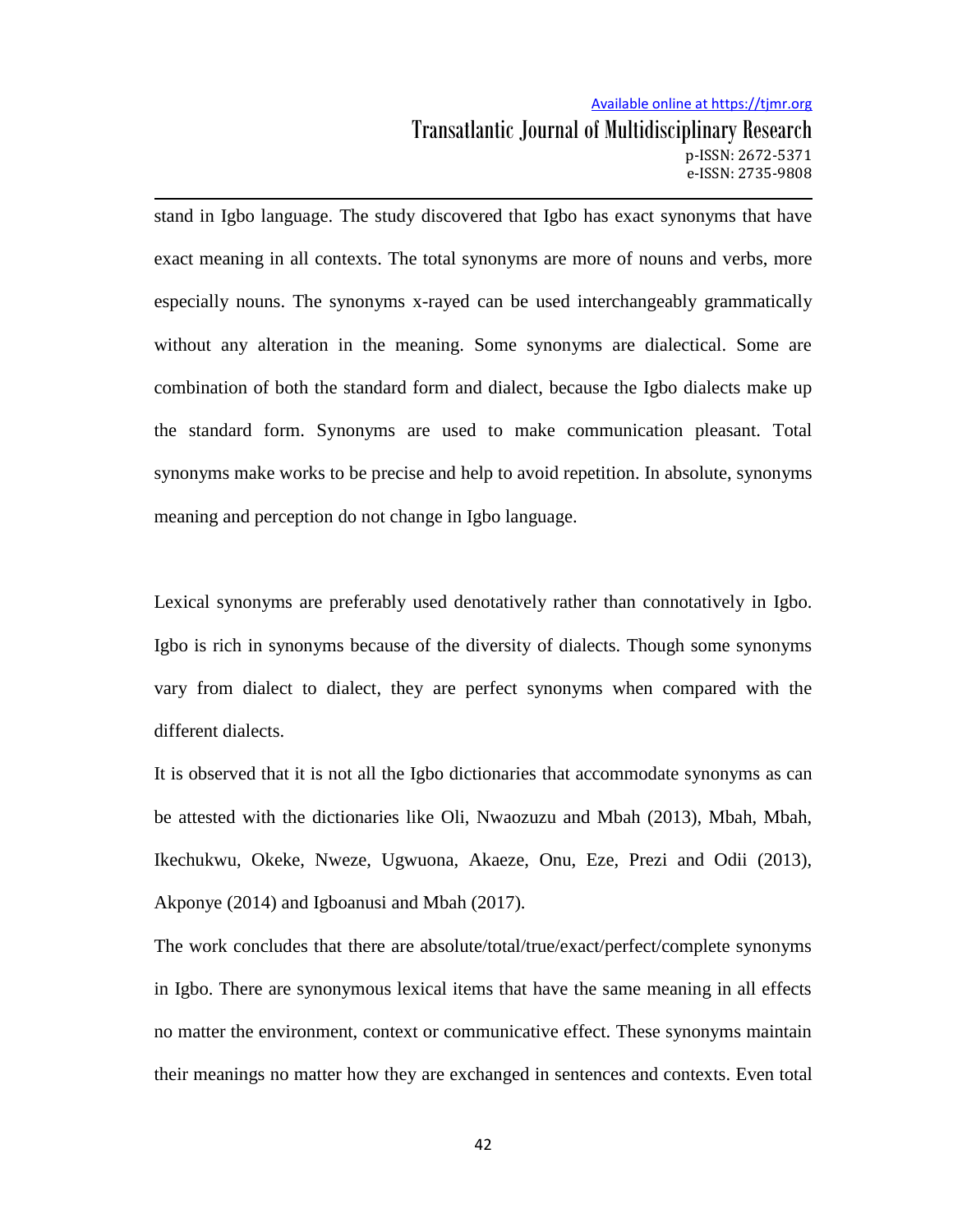synonyms are more in number in Igbo than near synonyms as can be attested by excerpts used for analysis. The near synonyms have just little differences, just, because of their grammatical arrangements and contexts.

#### **References**

- Akidi, F.C. (2014). Polysemy in Osina variety of Igbo in *Igbo Scholars international journal*. Volume 1. No June 2014 124-141.
- Akponye, O. (2014). Bilingual dictionary of the Igbo and English language ( $3<sup>rd</sup>$  ed). Owerri: Totan publisher.
- Alanazi, M. (2017). The comprehension of synonyms by Saudi EFL learners: Acquisition and pedagogical implications *international journal of Applied linguistics and English Literature* ISSN 2200-3592 (print), ISSN 2200-3452 (online) volume 6 No. 3.
- Anyanwu, O. (2008). Essentials of semantics in B.M. Mbah and E.E. Mbah (Eds) *History of language and communication: A festschrift in honour of Professor P.A. Nwachukwu* 186-201, Nsukka: Paschal communication.
- Ejele, P.E. (2003). *Semancits: Lexical structural relations*. Aba: National institution for Nigerian languages.
- Emenanjo, E.N. Umeh, I.O. and Ugorji, J.U. (1990). *Igbo metalanguage (okaasusu Igbo)* Vol. 1. Ibadan : University press.
- Igboanusi, H. & Mbah, B.M. (2017). (Eds). *English-Igbo Glossary of HIV, AIDS & Ebola-Related terms.* Ibadan: University press.
- Iyons, J. (1995). *Linguistic semantics: an introduction*. Cambridge: Cambridge university press.
- Liu, D. (2013). Salience and Construal in the use of synonyms: A study of two sets of near synonymous nouns. Cognitive linguistic, 24, 67-113.